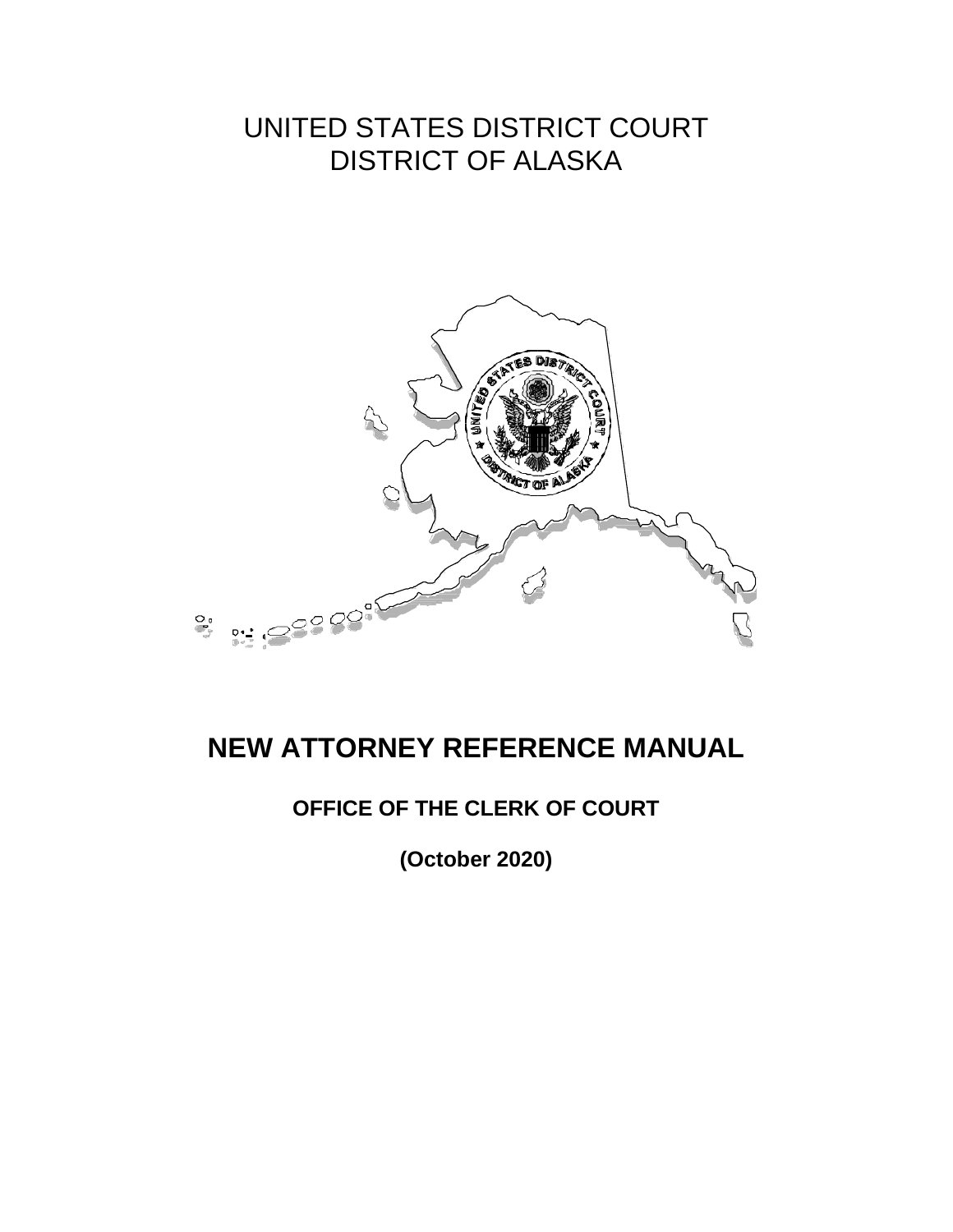# **INTRODUCTION**

This reference Manual has been prepared to familiarize attorneys with the administrative aspects of the U.S. District Court for the District of Alaska. This Manual is only a guide. It is not intended to answer questions regarding practice and is not a substitute for statutes, rules and case law. This Manual does not take the place of the Federal Rules of Practice and Procedure or the Local Rules of Court. United States Code, the United States Status, the U.S. Reports and the Code of Federal Regulations (CFR) all can be found in either the U.S. District Court Law Library located at 222 West 7th Avenue, Anchorage, the Alaska State Court Law Library located at 303 K Street, Anchorage, or on line.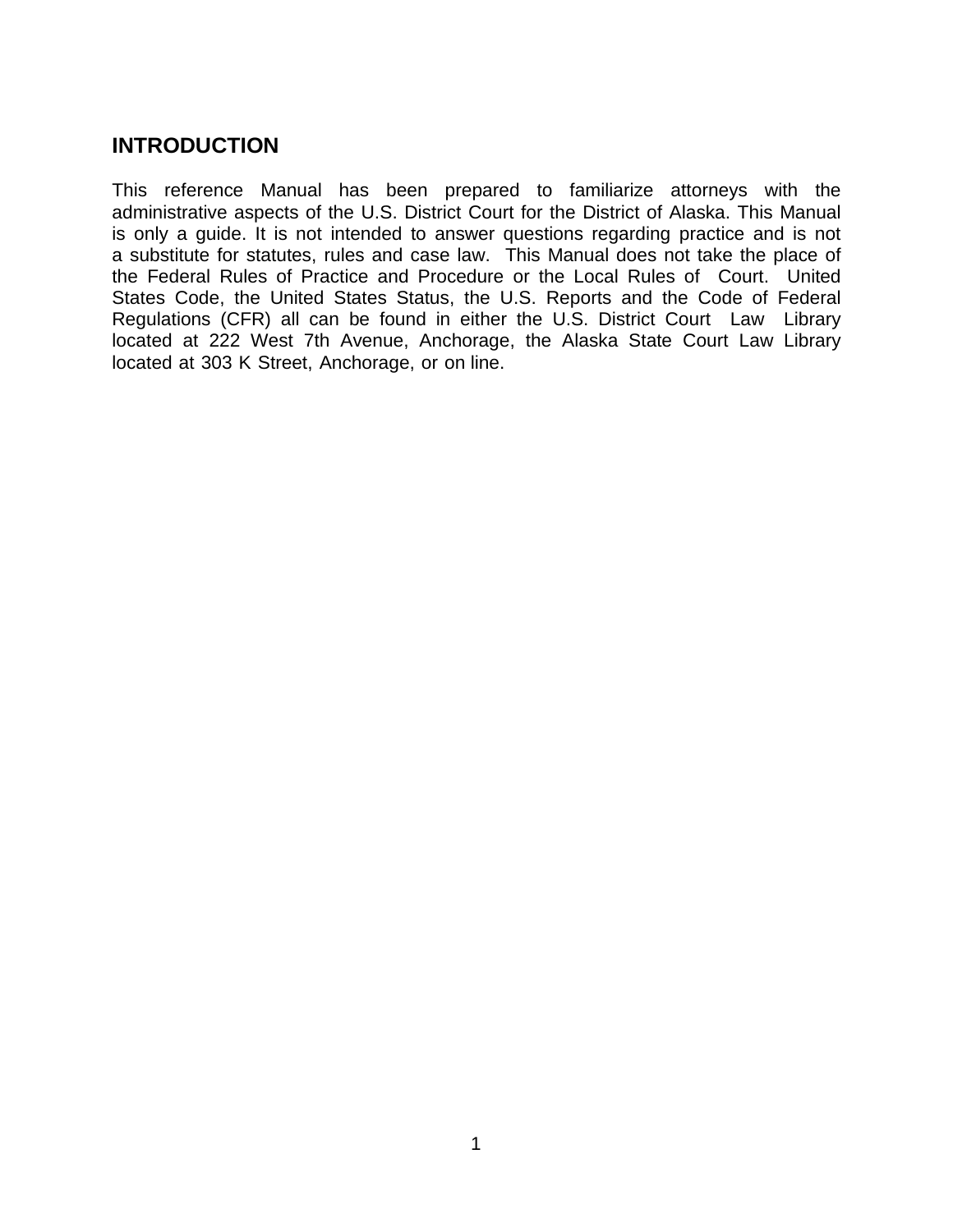# **TABLE OF CONTENTS**

| L.           |       |                                                          |  |
|--------------|-------|----------------------------------------------------------|--|
|              | Α.    | STAFF OF THE U.S. DISTRICT COURT - DISTRICT OF ALASKA  3 |  |
|              | В.    |                                                          |  |
|              | $C$ . |                                                          |  |
|              | D.    |                                                          |  |
|              | Ε.    |                                                          |  |
|              | F.    |                                                          |  |
|              | G.    | PUBLIC ACCESS TO COURT ELECTRONIC RECORDS (PACER)  6     |  |
|              | Η.    |                                                          |  |
| $\mathbf{L}$ |       |                                                          |  |
|              | J.    |                                                          |  |
|              | Κ.    |                                                          |  |
| II.          |       |                                                          |  |
| III.         |       |                                                          |  |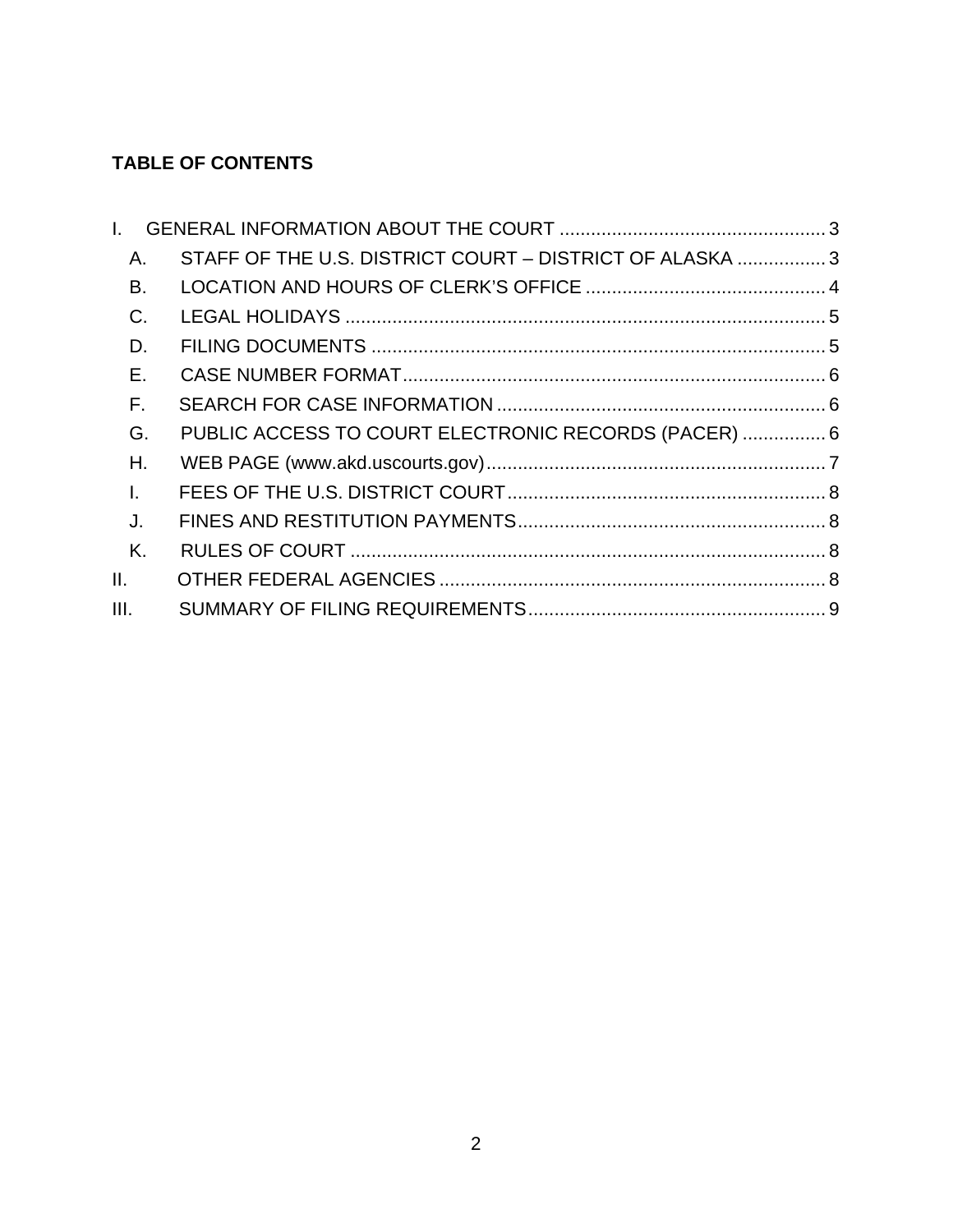### <span id="page-3-0"></span>**I. GENERAL INFORMATION ABOUT THE COURT**

### <span id="page-3-1"></span>A. STAFF OF THE U.S. DISTRICT COURT – DISTRICT OF ALASKA

### **Anchorage**

### Judges:

Chief Judge Timothy M. Burgess Judge Sharon L. Gleason Judge Joshua M. Kindred Senior Judge H. Russel Holland Senior Judge James K. Singleton Senior Judge John W. Sedwick Senior Judge Ralph R. Beistline Chief Magistrate Judge Deborah M. Smith Magistrate Judge Matthew M. Scoble

### Clerk's Office:

Brian Karth, Clerk of Court Stephanie Lawley, Chief Deputy Clerk

# **Fairbanks**

Judges: Magistrate Judge Scott A. Oravec

Clerk's Office: Jennifer Meismer-House, Deputy Clerk

# **Juneau**

Judges: NONE

Clerk's Office: Katrina Crossley, Deputy Clerk

# **Ketchikan**

Judges: NONE

Clerk's Office: Dorene Smith, Deputy Clerk

### **Nome**

Judges: NONE

Clerk's Office: Tracie Buie, Clerk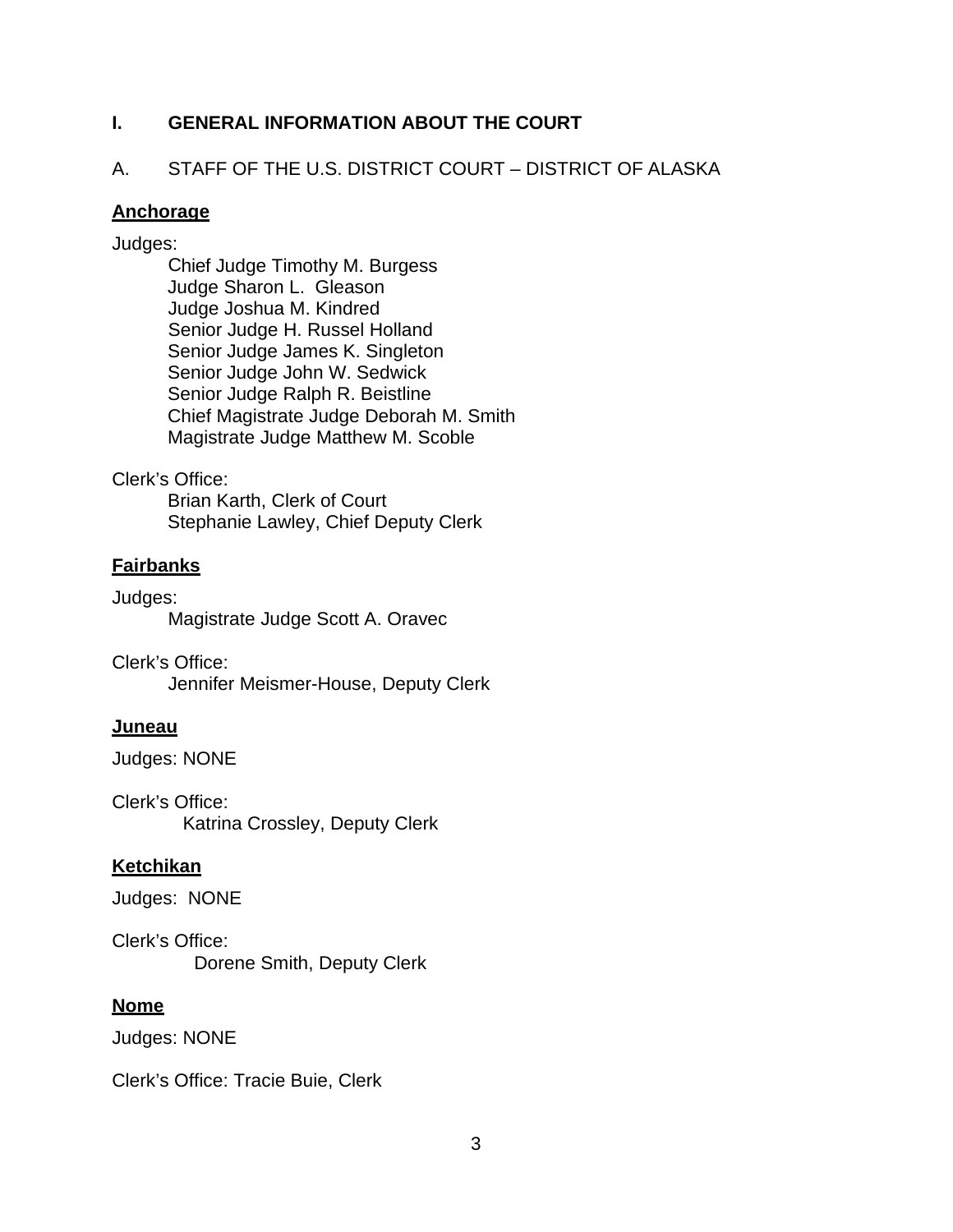### <span id="page-4-0"></span>B. LOCATION AND HOURS OF CLERK'S OFFICE

The *main* office of the Clerk of Court for the District of Alaska is located in Anchorage. In addition to the Anchorage office, the Clerk maintains satellite offices in: Fairbanks, Juneau, Ketchikan and Nome, all of which are staffed.

The physical locations of the Clerk's offices, telephone numbers and hours of operation:

### Anchorage **Fairbanks**

222 W. 7th Avenue, Room 229 Anchorage, AK 99513-7564 907-677-6000 Office Hours: 8:00 a.m. – 4:30 p.m. Juneau

709 W. 9th Avenue, Room 979 Juneau, AK 99802-0349 907-586-7458 Office Hours: 8:00 a.m. – Noon and 1:00 p.m. - 4:30 p.m.

### Nome

U.S. Courthouse, Front Street Nome, AK 99762-0130 907-443-5216 Office Hours: 9:00 a.m. – 12:00 p.m.

101 12th Avenue, Room 332 Fairbanks, AK 99701-6283 907-451-5791 Office Hours: 8:00 a.m. – 4:30 p.m. Ketchikan

648 Mission St., Room 507 Ketchikan, AK 99901-6534 907-247-7576 Office Hours: 9:00 a.m. - 12:00 p.m.

For filing by mail, the following addresses should be used:

### Anchorage **Fairbanks**

U.S. District Court – Clerk's Office 222 W.  $7<sup>th</sup>$  Avenue, Box 4 Anchorage, AK 99513-7564

U.S. District Court – Clerk's Office 709 W. 9th Avenue, Box 20349 Juneau, AK 99802-0349

### Nome

U.S. District Court – Clerk's Office Box 130 Nome, AK 99762-0130

U.S. District Court – Clerk's Office 101 12<sup>th</sup> Avenue, Box 1 Fairbanks, AK 99701-6283

### Juneau Ketchikan

U.S. District Court – Clerk's Office 648 Mission St., Room 507 Ketchikan, AK 99901-6534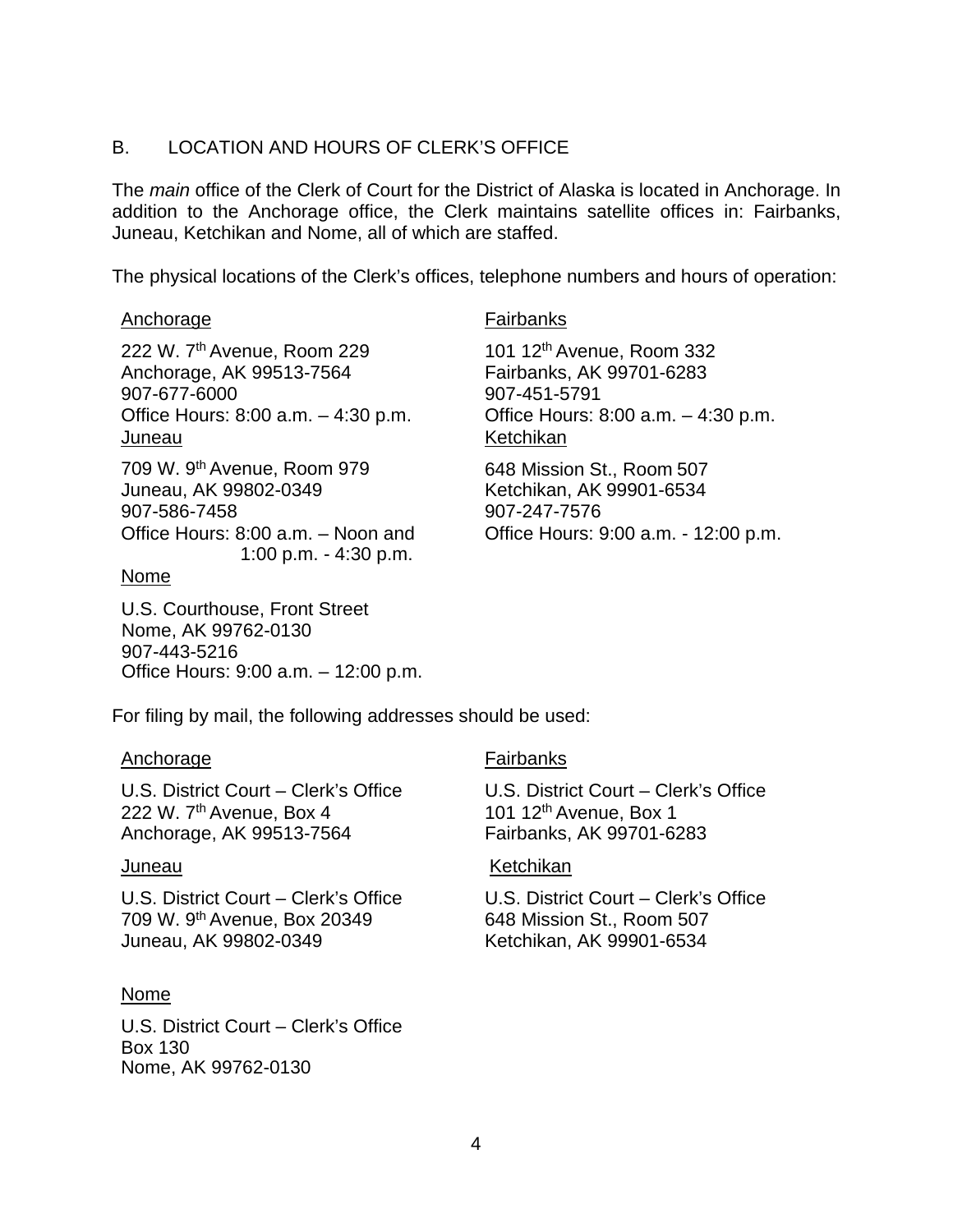### <span id="page-5-0"></span>C. LEGAL HOLIDAYS

The court observes the following **LEGAL HOLIDAYS**: New Year's Day, Martin Luther King's Birthday, Presidents Day, Memorial Day, Independence Day, Labor Day, Columbus Day, Veterans Day, Thanksgiving Day, day after Thanksgiving Day, and Christmas Day.

### <span id="page-5-1"></span>D. FILING DOCUMENTS

The court has made filing electronically using the CM/ECF System mandatory for all attorneys admitted to practice before the court, except as the Chief Judge may, for good cause, waive that requirement. *See* L.Civ.R. 5.1. Attorneys admitted to practice before the court are expected to comply with the CM/ECF Administrative Policies. Information on the use of the CM/ECF System is available on the court's [website,](http://www.akd.uscourts.gov/) [www.akd.uscourts.gov, b](http://www.akd.uscourts.gov/)y clicking on the "CMECF" tab.

For documents filed conventionally, L.Civ.R. 7.3(c) provides: If an exhibit cannot be filed electronically, a party may file it conventionally as follows:

- (1) A "Notice of Filing Conventional Materials" must be filed electronically in the case including a brief description of the materials.
- (2) The filer must include a page in the appropriate place sequentially in the electronic document to which the exhibit pertains, with a conspicuous notation in the middle of the page "Exhibit (insert brief description of the exhibit) to be filed conventionally."
- (3) When an exhibit is filed conventionally, two copies of the exhibit must be delivered to the clerk's office. One copy will be retained in the clerk's office as part of the official court file, the copy will be forwarded to chambers.

**Filings are not to be delivered directly to the Judge's chambers or mailed directly to the Judge.**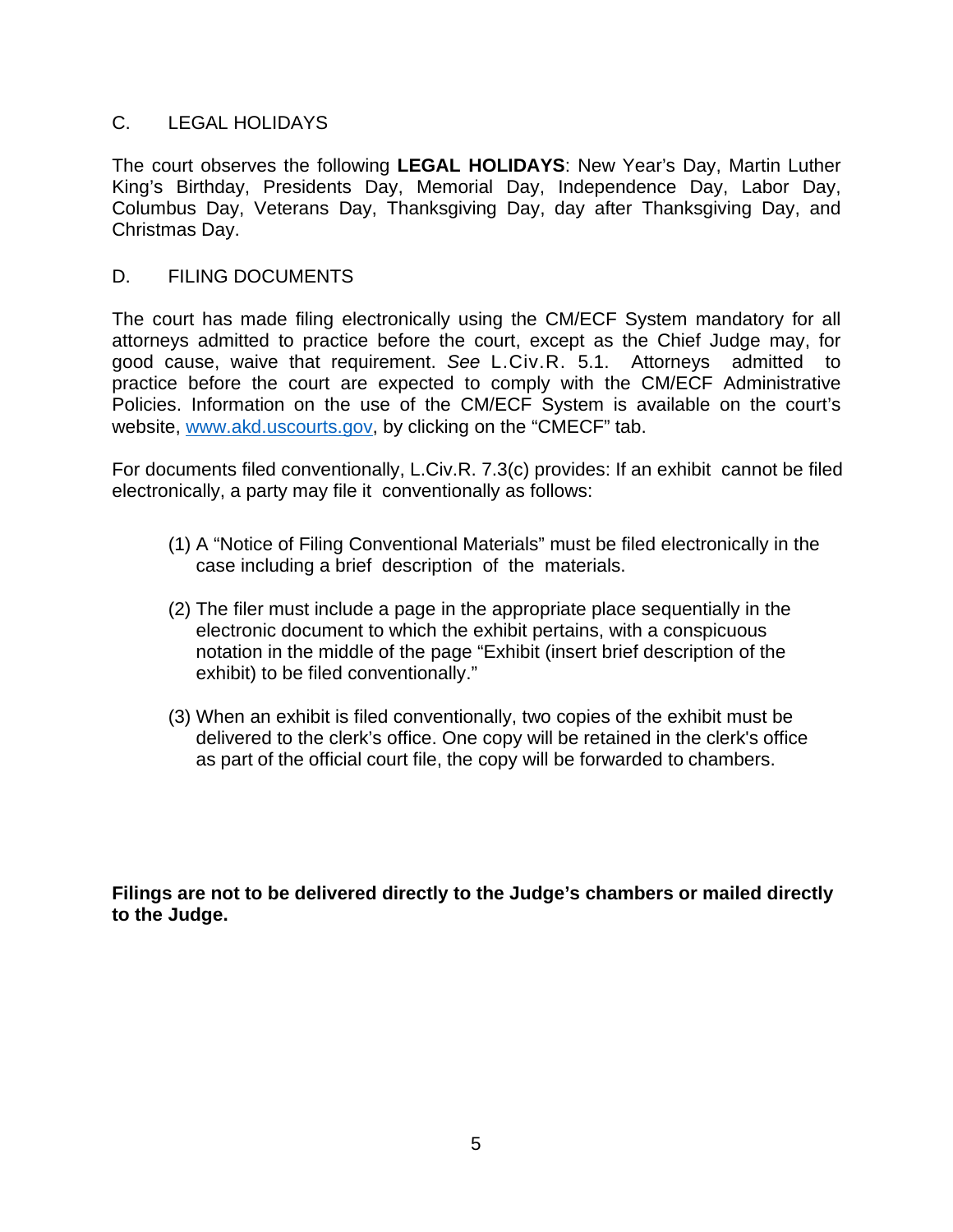### <span id="page-6-0"></span>E. CASE NUMBER FORMAT

All cases have distinctive numbers in the following format:

One number designation of the place where the case was filed: **1** for Juneau, **2** for Nome, **3** for Anchorage, **4** for Fairbanks, and **5** for Ketchikan;

followed by a colon (**:**) and the two digit indicator of the year the case was filed;

the year is followed by a hyphen (**-**) and abbreviated **cv** (Civil) or **cr** (Criminal); and;

followed by a hyphen (**-**) and the initials of the Judge assigned to the case.

For Example:

The first civil action case number filed in Anchorage in 2019 would be 3:19 cv-00001-TMB and is assigned to Judge Timothy M. Burgess.

The first criminal action case number filed in Fairbanks in 2019 would be 4:19 cr-00001-RRB and is assigned to Judge Ralph R. Beistline.

A Miscellaneous case number is used for certain non-criminal filings not given a civil case number. Examples include: out of district subpoenas, registration of foreign judgments, receive appointments, and attorney disciplinary proceedings.

All open active cases in the District Court are maintained elec tronically at the Clerk's Office. Closed paper files are maintained at the Federal Records Center in Seattle, Washington. The Intake Clerk can provide the exact location of a paper file upon request. Files maintained electronically (on the CM/ECF System) are retained indefinitely.

### F. SEARCH FOR CASE INFORMATION

<span id="page-6-1"></span>Computer terminals in the public viewing are of the Clerk's Office may be used to obtain case information. All records in the Clerk's Office, whether in electronic (CM/ECF System) or paper format, are filed and retrieved by case number.

### G. PUBLIC ACCESS TO COURT ELECTRONIC RECORDS (PACER)

<span id="page-6-2"></span>The District Court provides public access to Court Electronic Records for cases filed in Anchorage, Fairbanks, Juneau, Ketchikan and Nome divisional offices. PACER provides the following case related information: civil case and criminal case lists, party name searches, case number searches. This information is available for viewing or printing.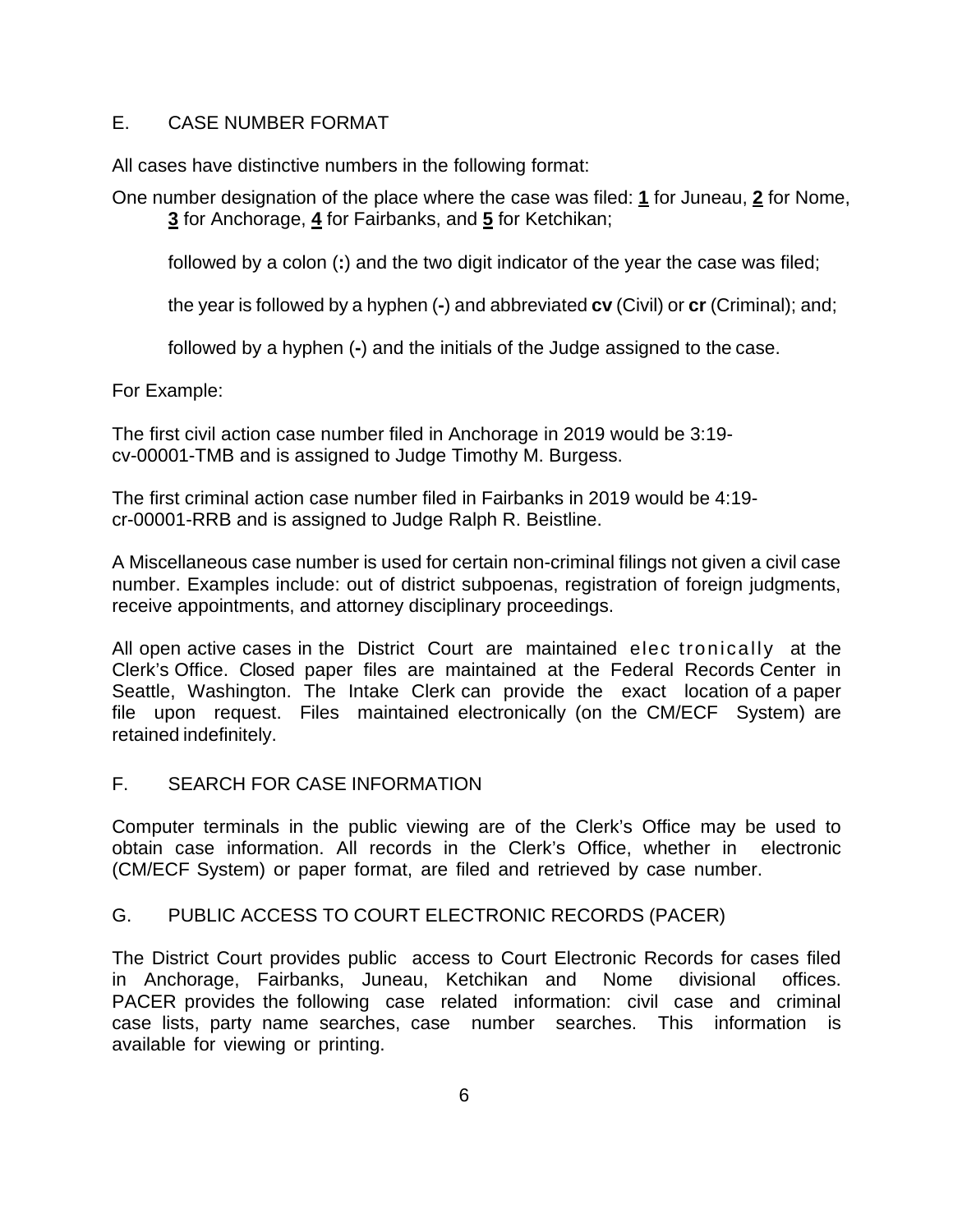For registration and computer set up information contact the PACER Service Center at 1-800-676-6856.

- Civil and Criminal Case List: Access to case, party and dockets for a specific case.
- Party Name Search: Find a case and party information based on partial names.
- Case Number Search: Locate basic case information for specific Civil and Criminal Cases.
- Case List by Filing Date: Find Civil and Criminal cases filed within specified date range.

# <span id="page-7-0"></span>H. WEB PAGE [\(www.akd.uscourts.gov\)](http://www.akd.uscourts.gov/)

The Court has established a Web Page to provide public information about the District Court. The major categories on the Web Page are CM/ECF Filing System, Court Information, Offices, Links, Reference and Calendar Information. Information provided on the Web includes:

# ◆ **Court Information**

Clerk's Offices information (location, telephone numbers, hours of operation) General Frequently Asked Questions (FAQ) Court Forms Public Notices Judicial Opinions and other Chambers Publishing

# ◆ **Reference**

Federal Rules of Civil Procedures Federal Rules of Criminal Procedures Federal Rules of Evidence Federal Rules of Bankruptcy Procedure Local Court Rules

# ◆ **Docket Information**

Where users can access public information from the court's database (CM/ECF System) via PACER.

# ◆ **Calendar**

The daily court calendar and the next day's calendar are available.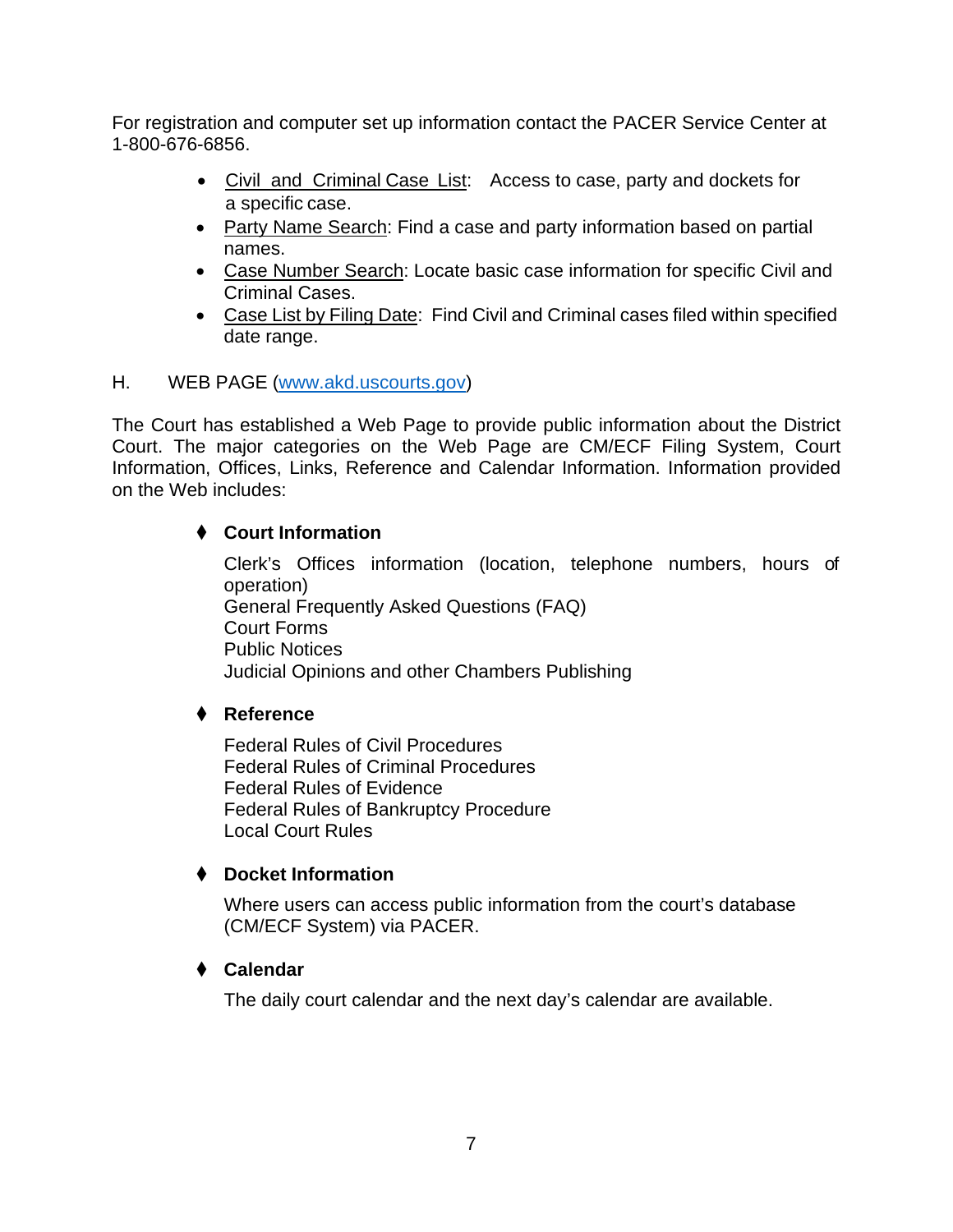# ◆ **Links**

Ninth Circuit Bankruptcy Court Alaska State Court System Alaska Bar Association Federal Judicial Center Treasury Bond Information

# <span id="page-8-0"></span>I. FEES OF THE U.S. DISTRICT COURT

Fees required under 28 U.S.C. § 1914 may be paid by cash, credit card, money order, personal, or cashier's check. All checks or money orders are to be made payable to the Clerk of the Court. The fees are shown on the Clerk's Fee Schedule which is available at the Clerk's Office or on-line at the court's web page [www.akd.uscourts.gov](http://www.akd.uscourts.gov/) under Court Info: Fees.

# <span id="page-8-1"></span>J. FINES AND RESTITUTION PAYMENTS

The Intake Clerk processes all restitution and fine payments and will issue receipts of payments.

# <span id="page-8-2"></span>K. RULES OF COURT

Proceedings in the Federal District Court are governed by several sets of rules of procedure. First, the Federal Rules of Civil Procedure (FRCivP) and the Federal Rules of Criminal Procedure (FRCrP). Next actions are governed by the Local Rules of the United States District Court for the District of Alaska, cites as L.Civ.R. . These rules may also be applied to admiralty, bankruptcy, criminal and *habeas corpus* proceedings. There are specific local rules for admiralty, criminal, bankruptcy, *habeas corpus*, and magistrate judge proceedings. The specific rules, rather than the general rules, may be applicable, so all rules should be reviewed. All national and local rules may be viewed or downloaded from the [USDC-District of](http://www.akd.uscourts.gov/) Alaska WebPage located at [www.akd.uscourts.gov.](http://www.akd.uscourts.gov/)

Attorneys who practice before this court are expected to be familiar with and follow the applicable rules.

# <span id="page-8-3"></span>**II. OTHER FEDERAL AGENCIES**

| Federal Public Defender's Office              | $(907) 646 - 3400$ |
|-----------------------------------------------|--------------------|
| <b>Probation and Pretrial Services Office</b> | $(907)$ 677-6170   |
| U.S. Marshal's Office                         | (907) 271-5154     |
| U.S. Attorney's Office                        | $(907)$ 271-5071   |
| Ninth Circuit Law Librarian                   | $(907)$ 271-5655   |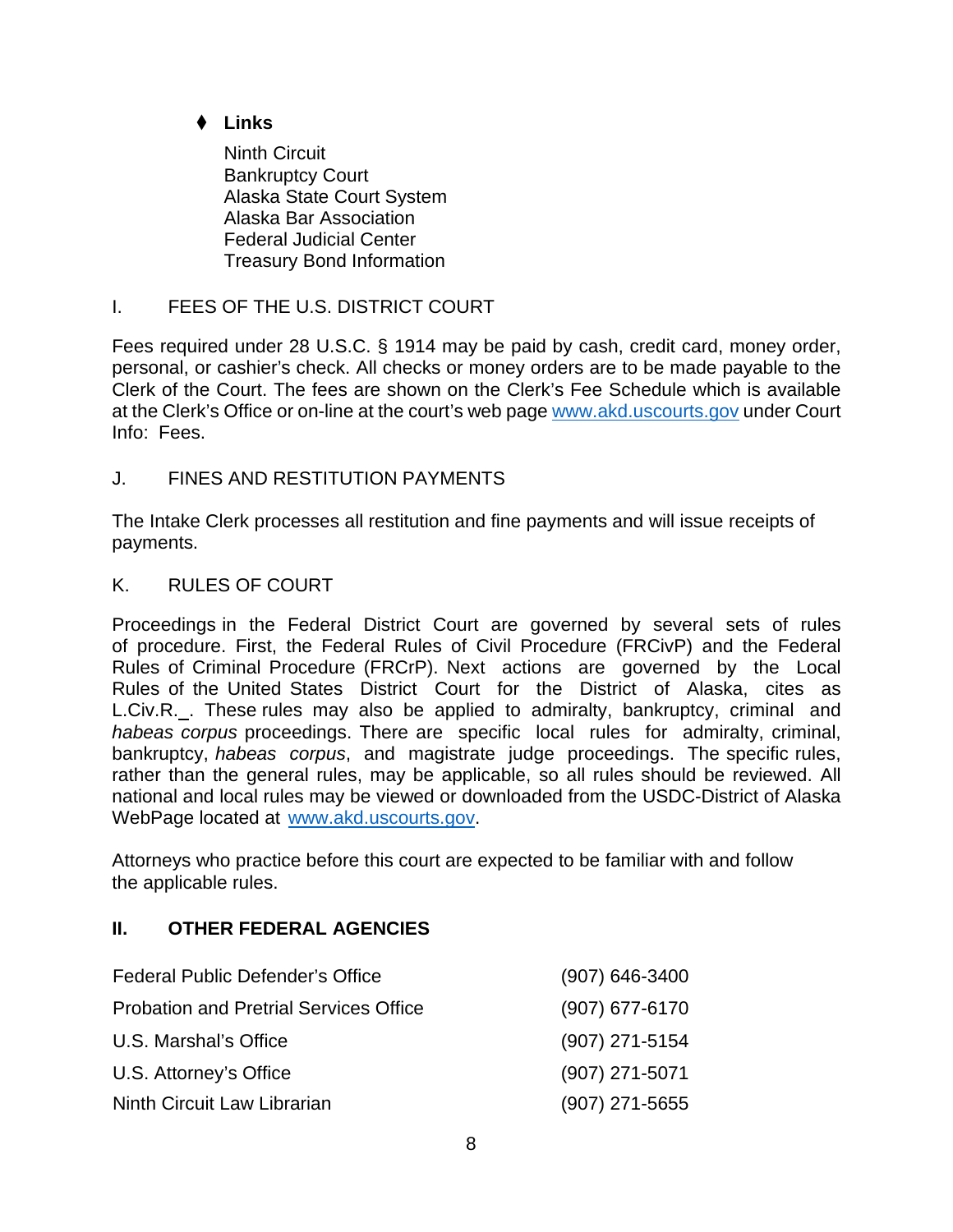### <span id="page-9-0"></span>**III. SUMMARY OF FILING REQUIREMENTS**

- ◆ Use 1-inch top and bottom margins and 1-inch margins on the sides;
- ◆ All text must be double-spaced, except for quotations longer than 50 words or 5 lines should be single spaced and indented;
- ◆ The title page must begin 1 inch from the top of the page and include: name, address, telephone number, fax number, and email address of the appearing attorney placed left of the center of the page. Include the party the attorney represents;
- ◆ The typed name of the judge is to be placed underneath the signature line on all orders;
- ◆ The names of all parties must be included on original pleading and summons only;
- ◆ Place case number [including judge's initials after case number], brief nature of document, and nature of relieve sought to the right center below the case number;
- ◆ All printed matter must be in at least 13-point, proportionally-spaced font, or the equivalent;
- ◆ Complaints must be accompanied by civil cover sheet, Form AO-JS44, notice of related cases [if applicable], and applicable filing fee or request to proceed *in forma pauperis*;
- ◆ Place name of party attorney represents under the attorney's signature line on pleading;
- ◆ All amended documents must be retyped entirely [attach to motion to amend];
- ◆ Certificate of Service must be reflected on the document served, not on a separate pleading;
- ◆ Do not file discovery documents, including depositions, unless requested by the court or for use in the proceedings;
- ◆ The initial pleading or appearance must be accompanied by the F.R.Civ.P.7.1 Disclosure Statement;
- ◆ A Proposed Order must be filed with non-dispositive motions. *See* L.Civ.R  $7.1(b)$ ;